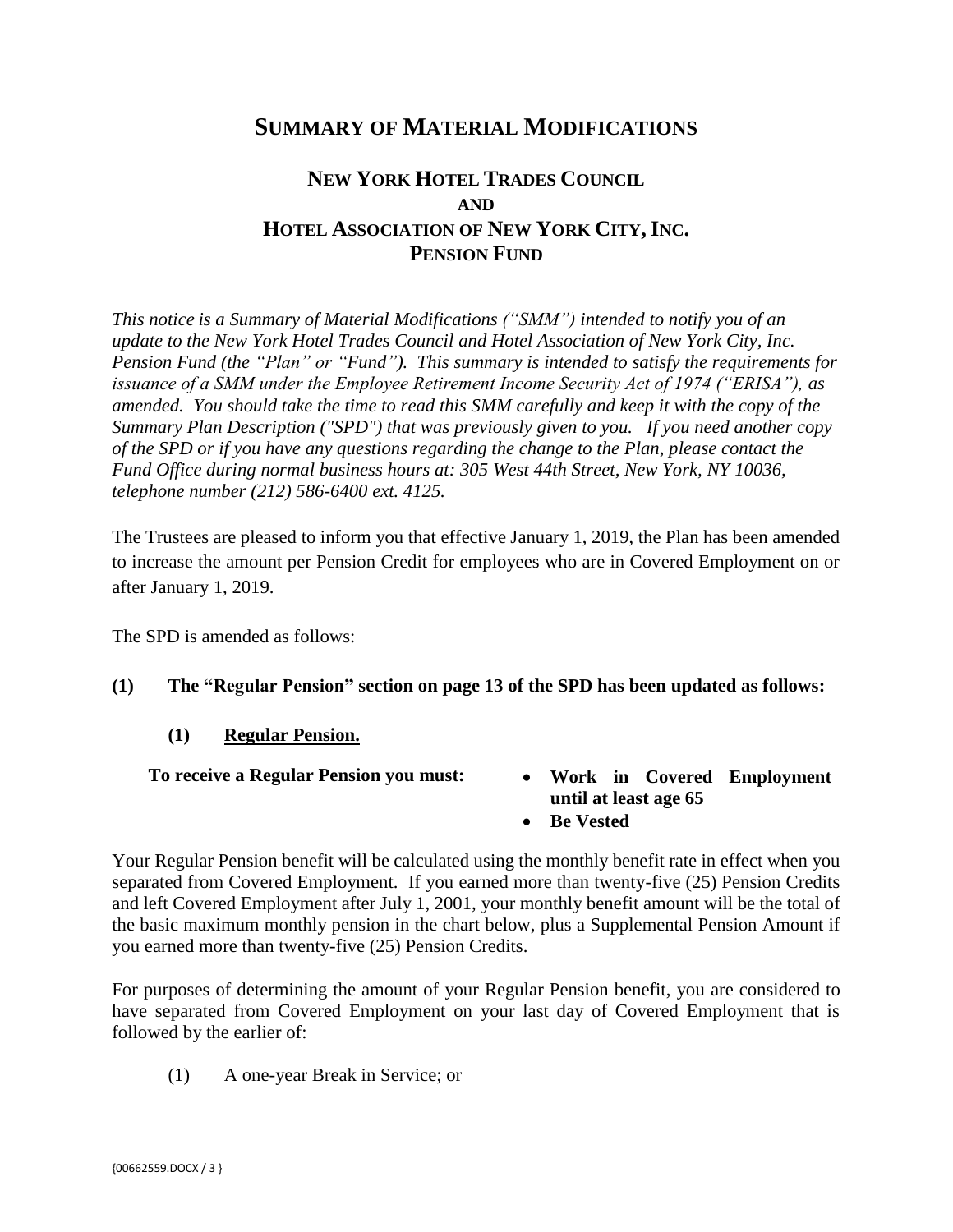(2) The first day of the month as of which your pension becomes payable, whichever is sooner.

| Participants receiving a Regular Pension will receive the following monthly amount<br>for each full Pension Credit earned, up to a maximum of 25 Pension Credits: |                                                                       |                                                                               |  |
|-------------------------------------------------------------------------------------------------------------------------------------------------------------------|-----------------------------------------------------------------------|-------------------------------------------------------------------------------|--|
| If Your Last Day of<br><b>Covered Employment</b><br><b>Was Between:</b>                                                                                           | <b>The Basic Amount</b><br>for Each Pension<br><b>Credit Will Be:</b> | <b>Your Basic Maximum</b><br><b>Monthly Pension Benefit</b><br><b>Will Be</b> |  |
| July 1, 1995 and<br>June 30, 2003                                                                                                                                 | \$30.00                                                               | \$750.00                                                                      |  |
| July 1, 2003 and<br>June 30, 2004                                                                                                                                 | \$34.00                                                               | \$850.00                                                                      |  |
| July 1, 2004 and<br>June 30, 2005                                                                                                                                 | \$38.00                                                               | \$950.00                                                                      |  |
| July 1, 2005 and<br>December 31, 2018                                                                                                                             | \$40.00                                                               | \$1,000.00                                                                    |  |
| On or after January 1,<br>2019                                                                                                                                    | \$60.00                                                               | \$1,500.00                                                                    |  |

**Example:** If you are 65 and have earned 22 Pension Credits and wish to retire on a Regular Pension in **2018**, your benefit per month would be:

 $$40.00 \times 22 = $880.00$  per month

**Example:** If you are 65, have earned 22 Pension Credits and wish to retire on a Regular Pension in **2019 after having worked in Covered Employment on or after January 1, 2019**, your benefit per month would be:

 $$60.00 \times 22 = $1,320.00 \text{ per month}$ 

**If you incur a one-year Break in Service and later return to Covered Employment before your pension becomes payable, for purposes of calculating your benefit, only the additional Pension Credits you earned after you returned to Covered Employment will be based on any higher accrual rate that may be in effect.** 

**However, if you earn at least three (3) additional Pension Credits after you return to Covered Employment, your entire pension will be calculated at the higher accrual rate.**

*For a complete listing of Pension Rates and their effective dates, see Appendix D on page 36.*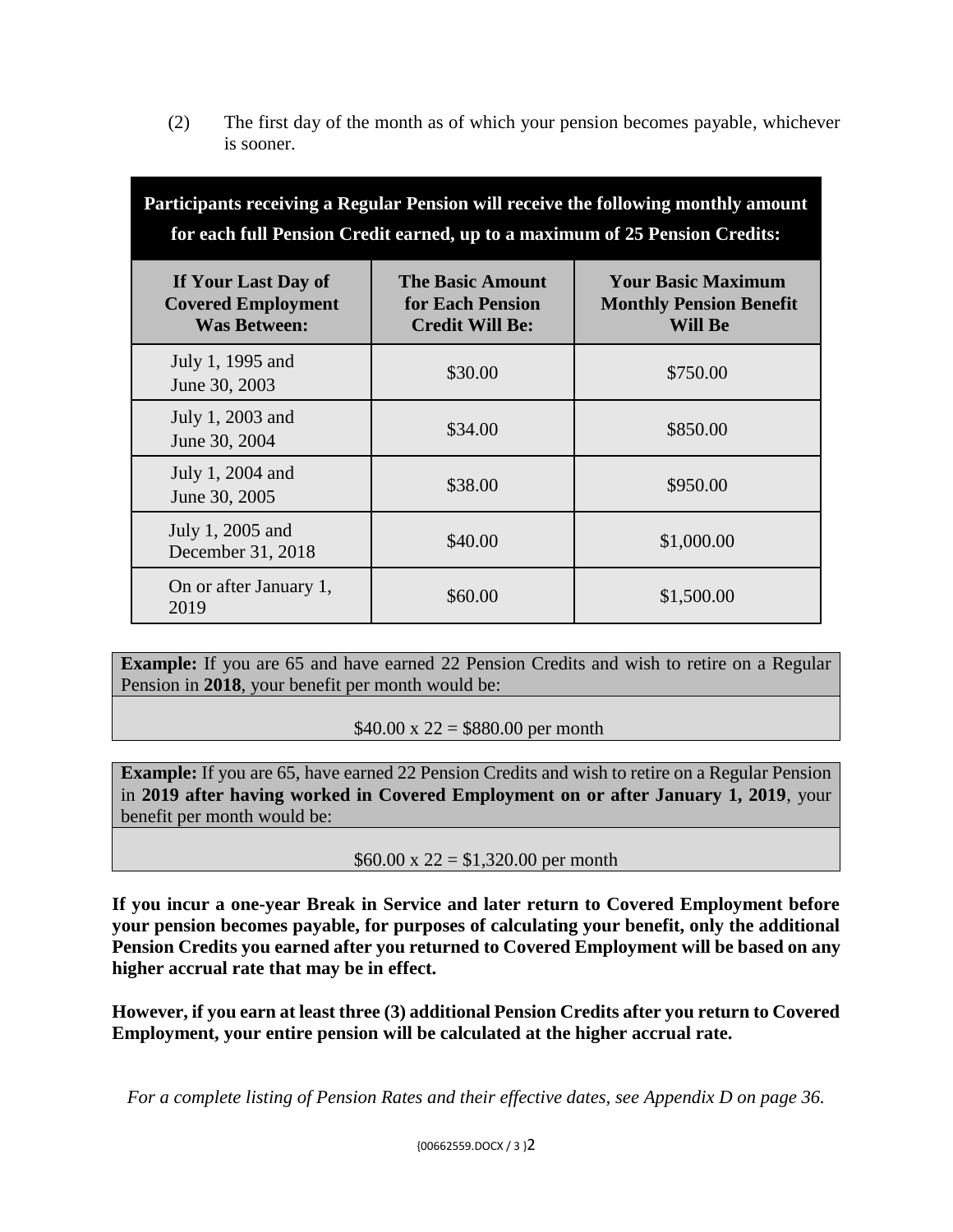## **Supplemental Pension Amounts**

Participants leaving Covered Employment after July 1, 2001 – who did not retire before that date – earn an additional Pension benefit equal to \$20 for each full Pension Credit in excess of 25, up to a maximum of 40 Pension Credits.

Participants leaving Covered Employment after January 1, 2019 – who did not retire before that date – earn an additional Pension benefit equal to \$60 for each full Pension Credit in excess of 25, up to a maximum of 40 Pension Credits.

**Example:** If you are 65 and have earned 40 Pension Credits and wish to retire on a Regular Pension in **2018**, your benefit per month would be:

Basic Pension Amount:  $$40 \times 25 = $1,000$ *– PLUS –* Supplemental Pension Amount:  $$20 \times 15 = $300$ 

 $=$  \$1,300 total per month

**Example:** If you are 65 and have earned 40 Pension Credits and wish to retire on a Regular Pension in **2019 after having worked in Covered Employment on or after January 1, 2019**, your benefit per month would be:

| <b>Basic Pension Amount:</b>                        | $$60 \times 25 = $1,500$    |
|-----------------------------------------------------|-----------------------------|
|                                                     | $-$ PLUS $-$                |
| Supplemental Pension Amount: $$60 \times 15 = $900$ |                             |
|                                                     | $=$ \$2,400 total per month |

Supplemental Pension Amounts are available to all pension types except the Age and Service Pension.

# **(2) The "Administrative Information" section on page 32 of the SPD has been updated to read as follows:**

#### **Fund Administrator:**

Dr. Robert Greenspan Chief Executive Officer New York Hotel Trades Council and Hotel Association of New York City, Inc. Employee Benefit Funds 305 West 44th Street New York, NY 10036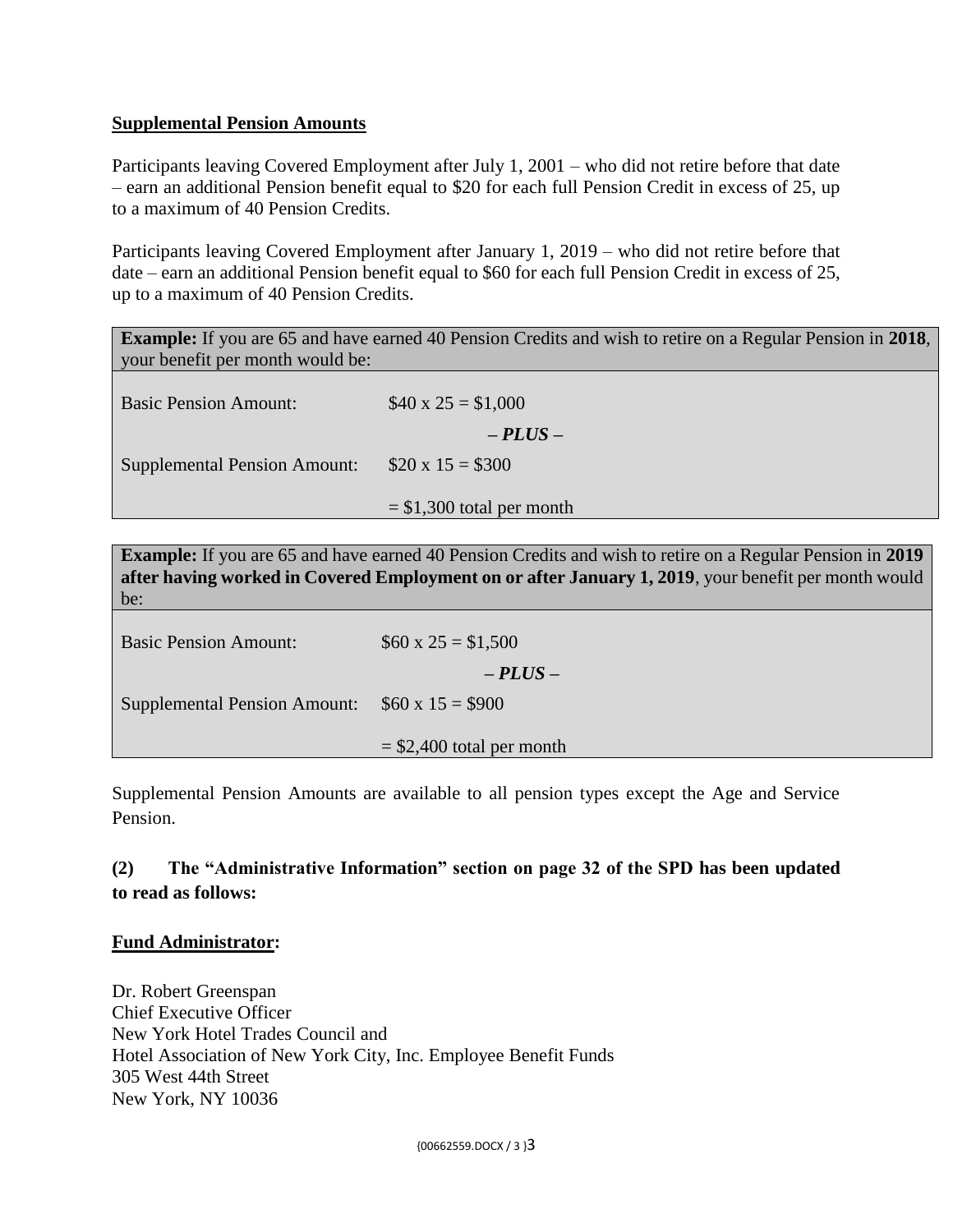## **Co-Counsel:**

r

Pitta LLP<br>
120 Broadway, 28<sup>th</sup> Floor<br>
666 Third Avenue, New York, NY 10019

666 Third Avenue,  $23<sup>rd</sup>$  Floor<br>New York, NY 10017

## **Independent Account**:

MSPC Certified Public Accountants and Advisers, P.C. 340 North Avenue Cranford, NJ 07016

**(3) The "Additional Information" section on page 33 of the SPD has been updated to read as follows:**

#### **BOARD OF TRUSTEES**

#### **UNION TRUSTEES**

| <b>PETER WARD, President</b>                                                                                                        | <b>KUBA BROWN, President and Business Manager</b>                                              |
|-------------------------------------------------------------------------------------------------------------------------------------|------------------------------------------------------------------------------------------------|
| NY Hotel and Motel Trades Council                                                                                                   | Local 94-94A-94B                                                                               |
| 709 Eighth Avenue                                                                                                                   | 331-337 West 44 <sup>th</sup> Street                                                           |
| New York, NY 10036-5498                                                                                                             | New York, NY 10036-5498                                                                        |
| <b>CHRIS CUSACK, President and Business</b><br><b>Manager</b><br>Local 43U, Local 1<br>709 Eighth Avenue<br>New York, NY 10036-5498 | <b>LYNN HOFFARD, Vice President</b><br>Local 6<br>709 Eighth Avenue<br>New York, NY 10036-5498 |
| <b>JAMES DONOVAN, Executive Vice President</b>                                                                                      | <b>RICHARD MAROKO, Vice President</b>                                                          |
| Local 6                                                                                                                             | NY Hotel and Motel Trades Council                                                              |
| 709 Eighth Avenue                                                                                                                   | 709 Eighth Avenue                                                                              |
| New York, NY 10036-5498                                                                                                             | New York, NY 10036-5498                                                                        |

| <b>EMPLOYER TRUSTEES</b>            |                                                      |  |
|-------------------------------------|------------------------------------------------------|--|
| <b>ROBERT LAFFERTY</b>              | VIJAY DANDAPANI, Chairman of the Board               |  |
| Regional Director / Human Resources | Hotel Association of New York City, Inc.             |  |
| Highgate Hotels $-c/o$ Row NYC      | 34 E. 51 <sup>st</sup> Street, 8 <sup>th</sup> Floor |  |
| 700 Eight Avenue                    | New York, NY 10022                                   |  |
| New York, NY 10036                  |                                                      |  |
|                                     | <b>SAM GRABUSH</b>                                   |  |
| <b>GEORGE GREENE</b>                | Vice President of Operations                         |  |
| VP, Labor Relations, No. America    | <b>Highgate Hotels</b>                               |  |
| Starwood Hotels and Resorts         | 870 870 Seventh Avenue, 2 <sup>nd</sup> Floor        |  |
| 871 Seventh Avenue                  | New York, NY 10019                                   |  |
| New York, NY 10019                  |                                                      |  |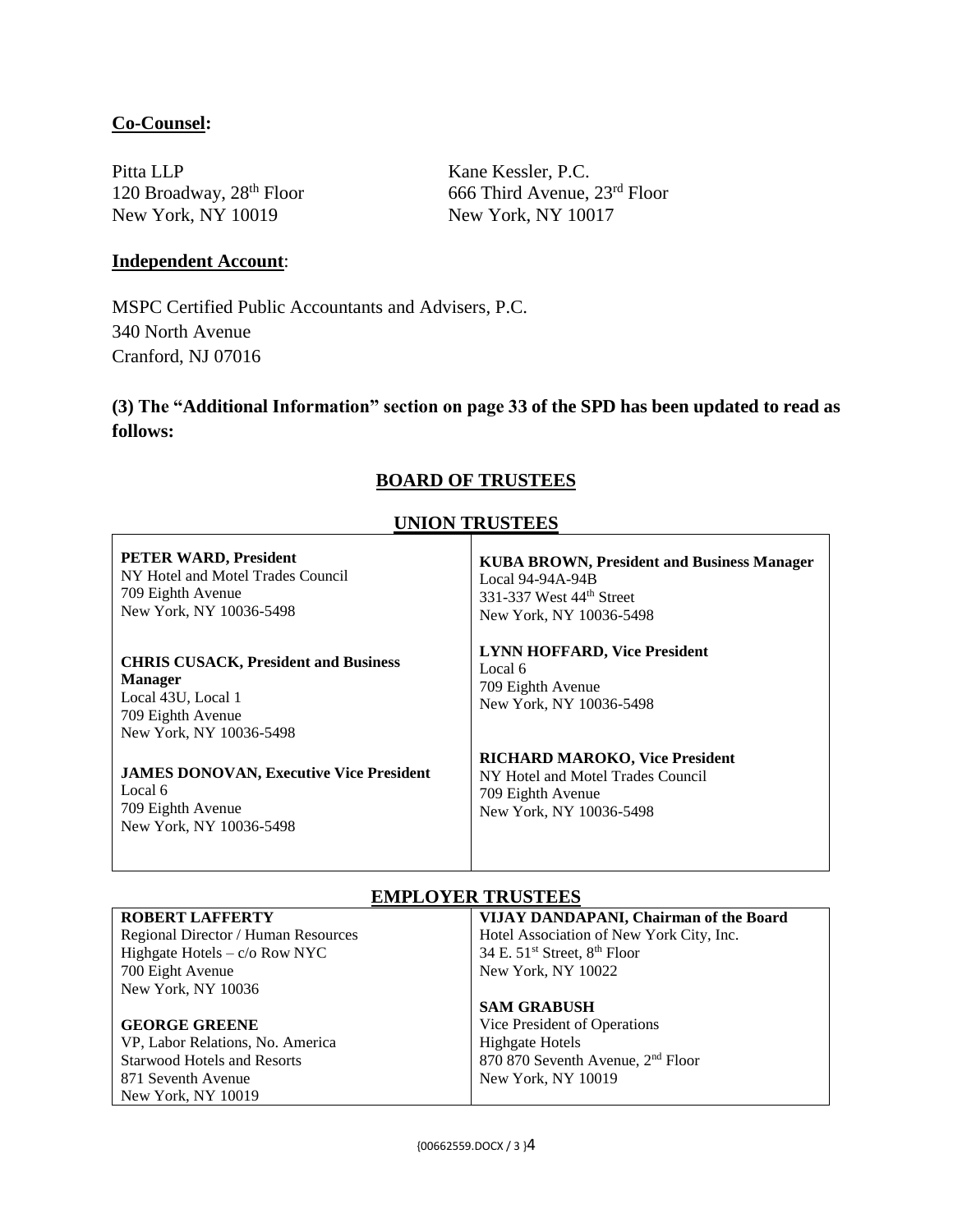| <b>GUS CECCHINI</b>                            | <b>DANIEL COSTELLO</b>           |
|------------------------------------------------|----------------------------------|
| Marriott Hotels Eastern Region                 | Counsel                          |
| 9737 Washington Blvd. Suite 320                | Hilton Worldwide                 |
| Gaitherburg, MA 20878                          | 7930 Jones Branch Drive          |
|                                                | McLean, VA 22102                 |
| <b>STEVE BATTA</b>                             |                                  |
| <b>JW Marriott Essex House</b>                 | <b>FRED GRAPSTEIN</b>            |
| General Manager                                | Sr. Vice President               |
| 160 Central Park South                         | Vornado Hotels / NY Pennsylvania |
| New York, NY 10019                             | 401 Seventh Avenue               |
|                                                | New York, NY 10001               |
| MICHAEL J. D'ANGELO                            |                                  |
| Hyatt Park Avenue @ Grand Central Terminal     |                                  |
| Area Director Labor Relations - Eastern Region |                                  |
| 109 East $42nd$ Street                         |                                  |
| New York, NY 10017                             |                                  |
|                                                |                                  |

# **(3) Appendix D on page 36 has been updated to read as follows:**

| <b>Pension Rates:</b>                                                |                                                               |  |
|----------------------------------------------------------------------|---------------------------------------------------------------|--|
| <b>If Your Last Date of Covered</b><br><b>Employment is Between:</b> | <b>Your Amount Per Pension Credit</b><br>(up to 25) Would Be: |  |
| June 1, 1968 and May 31, 1973                                        | \$2.40                                                        |  |
| June 1, 1973 and September 30, 1974                                  | \$3.20                                                        |  |
| October 1, 1974 and November 30, 1978                                | \$4.00                                                        |  |
| December 1, 1978 and May 31, 1979                                    | \$4.60                                                        |  |
| June 1, 1979 and May 31, 1980                                        | \$5.40                                                        |  |
| June 1, 1980 and May 31, 1981                                        | \$6.00                                                        |  |
| June 1, 1981 and May 31, 1982                                        | \$7.20                                                        |  |
| June 1, 1982 and May 31, 1983                                        | \$8.60                                                        |  |
| June 1, 1983 and May 31, 1985                                        | \$10.00                                                       |  |
| June 1, 1985 and May 31, 1986                                        | \$10.50                                                       |  |
| June 1, 1986 and May 31, 1987                                        | \$11.00                                                       |  |
| June 1, 1987 and May 31, 1988                                        | \$11.50                                                       |  |